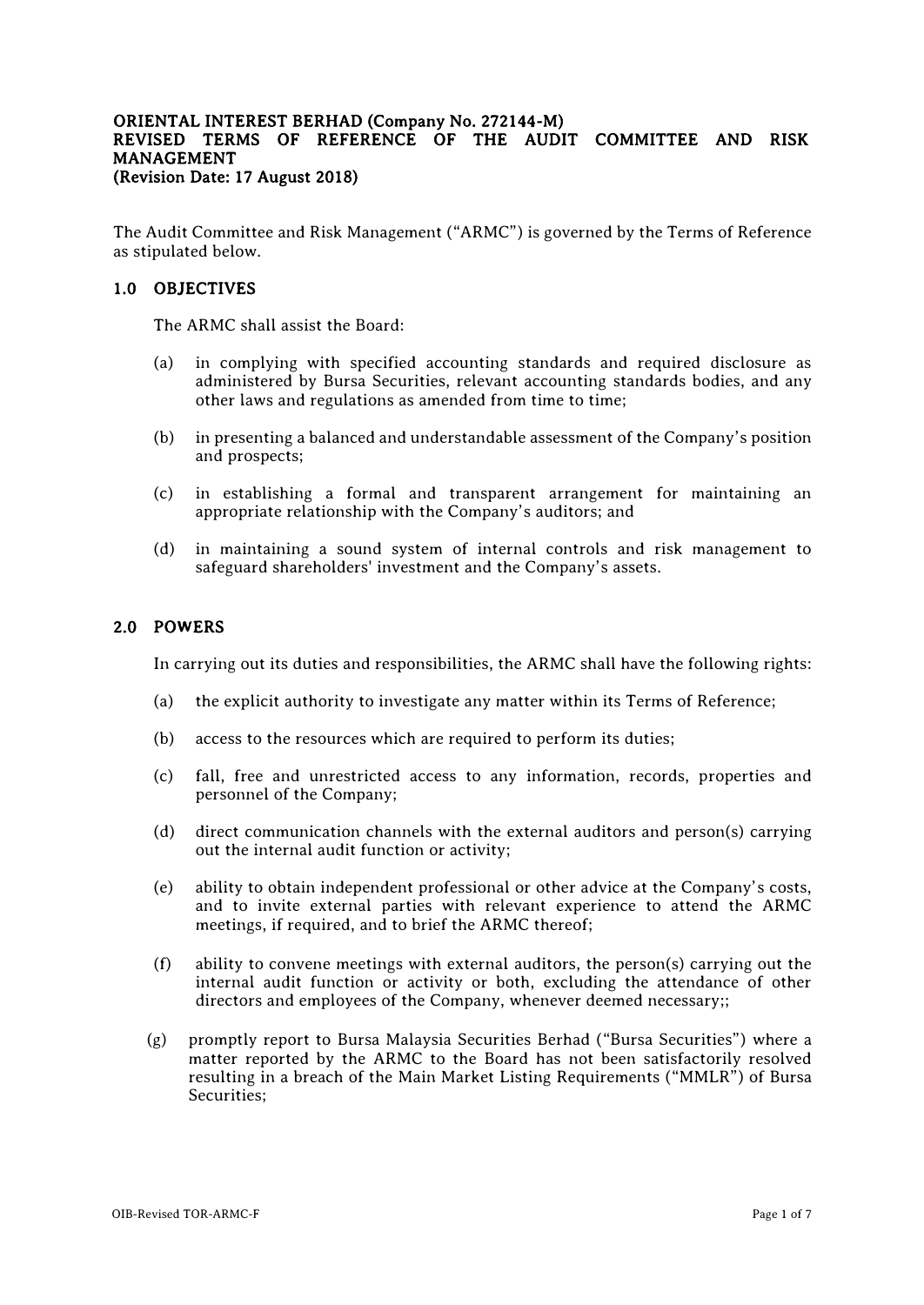ORIENTAL INTEREST BERHAD (Company No. 272144-M) REVISED TERMS OF REFERENCE OF THE AUDIT COMMITTEE AND RISK MANAGEMENT (Revision Date: 17 August 2018)

(h) the attendance of any particular ARMC meeting by other Directors and employees of the Company shall be at the ARMC's invitation and discretion, and specific to that relevant meeting only.

## 3.0 COMPOSITION

- (a) The ARMC must comprise at least three members, comprise solely of Independent Directors.
- (b) At least one member must be a member of the Malaysian Institute of Accountants or a person who fulfills the requirements as stated in the MMLR of Bursa Securities.
- (c) The Chairman must be independent. The Chairman of the ARMC is not the Chairman of the Board.
- (d) No alternate Director shall be appointed as a member of the Audit Committee.
- (e) In the event of any vacancy resulting in non-compliance of the minimum of three members and the election of an independent chairman, the Board shall upon the recommendation of the Nominating Committee, appoint such number of Directors to fill up such vacancy within three (3) months of the event .

All members of the ARMC, including the Chairman, will hold office only so long as they serve as Directors of the Company. A former key audit partner to observe a cooling-off period of at least two (2) years before being appointed as a member of the ARMC.

All members of ARMC should be financially literate and are able to understand matters under the purview of the ARMC including the financial reporting process.

The Board must review the term of office and performance of the ARMC, and each of its members annually to determine whether the ARMC has carried out its duties in accordance with its Terms of Reference.

## 3.0 SECRETARY OF THE ARMC

The Secretary of the Company shall be the Secretary of the ARMC.

## 4.0 DUTIES AND RESPONSIBILITIES

### External Audit

- (a) Nominate and recommend the external auditors for appointment, to consider the adequacy of experience, resources, audit fee and any issue regarding resignation or dismissal of the external auditors;
- (b) Review with the external auditors, the nature, scope and plan of the audit before the audit commences and report the same to the Board;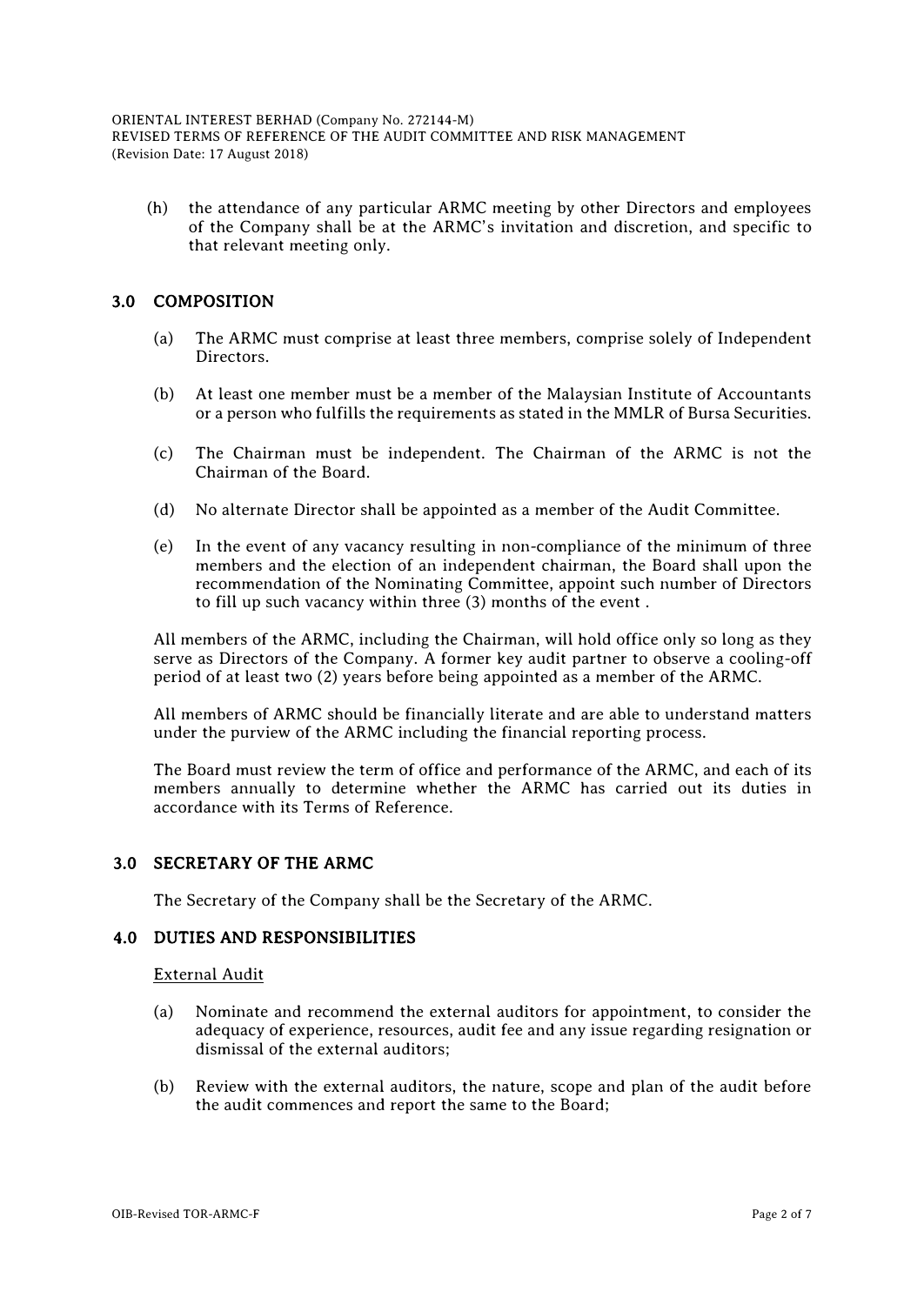### ORIENTAL INTEREST BERHAD (Company No. 272144-M)

REVISED TERMS OF REFERENCE OF THE AUDIT COMMITTEE AND RISK MANAGEMENT (Revision Date: 17 August 2018)

- (c) Ensure co-ordination if more than one audit firm is involved in the audit;
- (d) Review with the external auditors, their audit report and report the same to the Board;
- (e) Review with the external auditors, their evaluation of the system of internal controls and report the same to the Board and risk management;
- (f) Review the assistance given by the employees of the Company to the external auditors and report the same to the Board;
- (g) Review any letter of resignation from the external auditors and report the same to the Board;
- (h) Review whether there is reason, supported by grounds, to believe that the external auditors are not suitable for reappointment and report the same to the Board;
- (i) Assess the suitability, objectivity and independence of the external auditor;
- (j) Discuss problems and reservations, if any, arising from the interim and final audits, and any matter which the external auditors wishes to discuss in the absence of the Management, where necessary;
- (k) Discuss and review the external auditor's management letter and management response (if any);
- (l) Discuss the contracts for the provision of non-audit services which can be entered into and procedures that must be followed by the external auditors. The contracts cannot be entered into should include management consulting, policy and standard operating procedures documentation, strategic decision and internal audit.

### Internal Audit

- (a) Review and report the same to the Board on the adequacy of the scope, budget and resources of the internal audit function, and that it has the necessary authority to carry out its work;
- (b) Review and report the same to the Board on the internal audit plan, processes, the results of the internal audit assessments, investigation undertaken, and whether or not appropriate action is taken on the recommendations;
- (c) Ensure that appropriate action is taken on the recommendations of the internal auditors, where necessary;
- (d) Review the assistance and co-operation given by the employees of the Company to the internal auditors;
- (e) Review any appraisal or assessment of the performance of the internal auditors;
- (f) Approve any appointment or termination of the internal auditors; and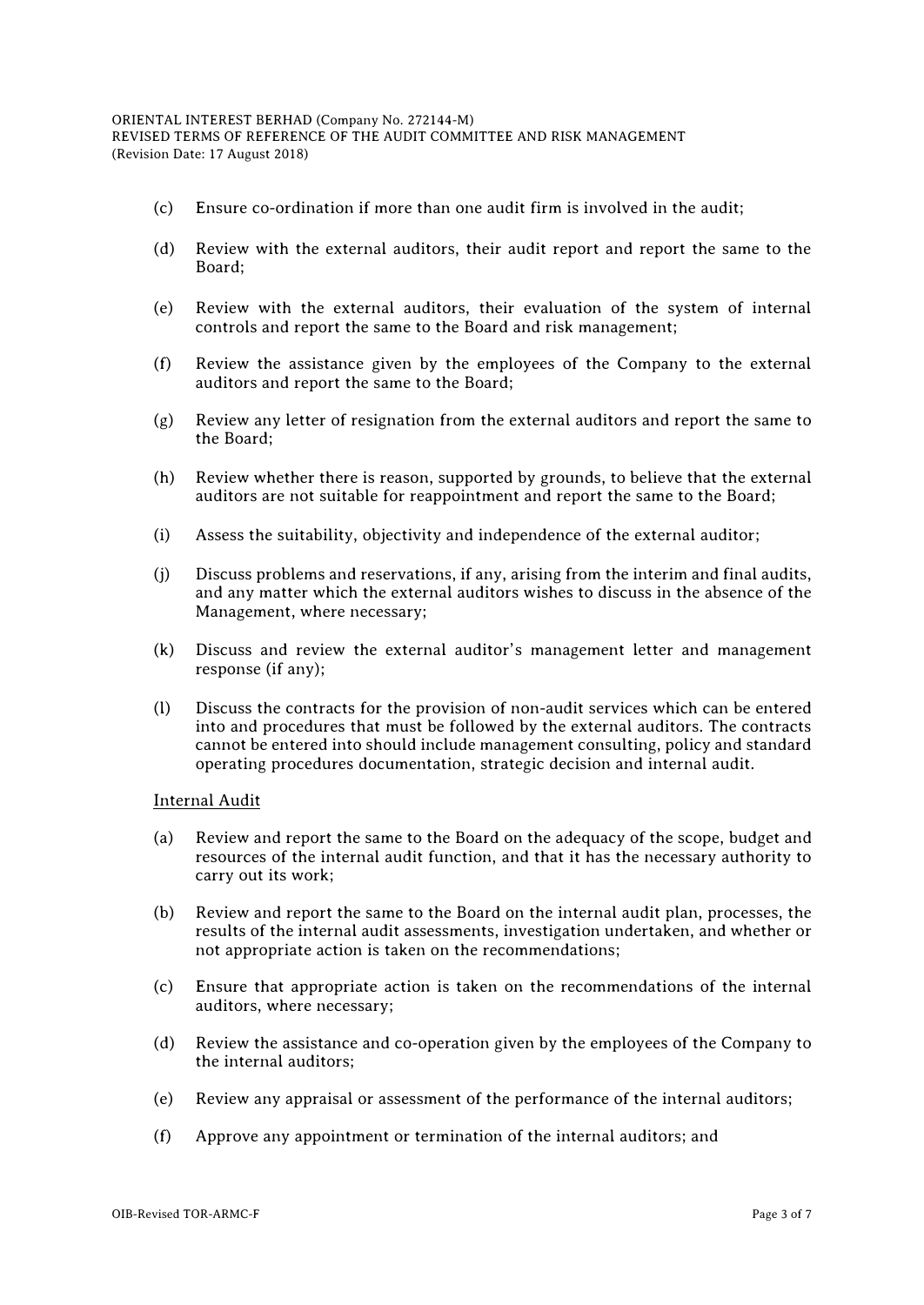#### ORIENTAL INTEREST BERHAD (Company No. 272144-M) REVISED TERMS OF REFERENCE OF THE AUDIT COMMITTEE AND RISK MANAGEMENT

(Revision Date: 17 August 2018)

(g) Review any letter of resignation of internal auditors and request the resigning firm to submit its reasons for resigning.

## Risk Management

- (a) Review the adequacy of Group's risk management framework and assess the resources and knowledge of the Management and employee involved in the risk management process;
- (b) Review the effectiveness of internal control systems deployed by the Management to address those risks;
- (c) Review and recommend corrective measures undertaken to remedy failings and/or weaknesses;
- (d) Review and further monitor principal risks that may affect the Group directly or indirectly that if deemed necessary, recommend additional course of action to mitigate such risks;
- (e) Communication and monitoring of risk assessment results to the Board; and
- (f) Actual and potential impact of any failing or weakness, particularly those related to financial performance or conditions affecting the Company.

### **Others**

- (a) Prior to the approval of the Board, review the quarterly and year-end financial statements and report the same to the Board, focusing particularly on:
	- (i) changes in or implementation of major accounting policy changes;
	- (ii) significant matters highlighted including financial reporting issues, significant judgments made by management, significant and unusual events or transactions, and how these matters are addressed; and
	- (iii) compliance with accounting standards and other legal requirements;
- (b) Review any related party transaction and conflict of interests situation that may arise within the Company or group including any transaction, procedure or course of conduct that raises questions of management integrity and report the same to the Board;
- (c) Discuss and review the major findings of any internal investigations and the Management's response;
- (d) Review the statement with regard to the state of internal controls and risk management of the Group for inclusion in the Annual Report and report the same to the Board;
- (e) Oversee the Company's internal control structure to ensure operational effectiveness and efficiency, reduce risk of inaccurate financial reporting, protect the Company's assets from misappropriation and encourage legal and regulatory compliance;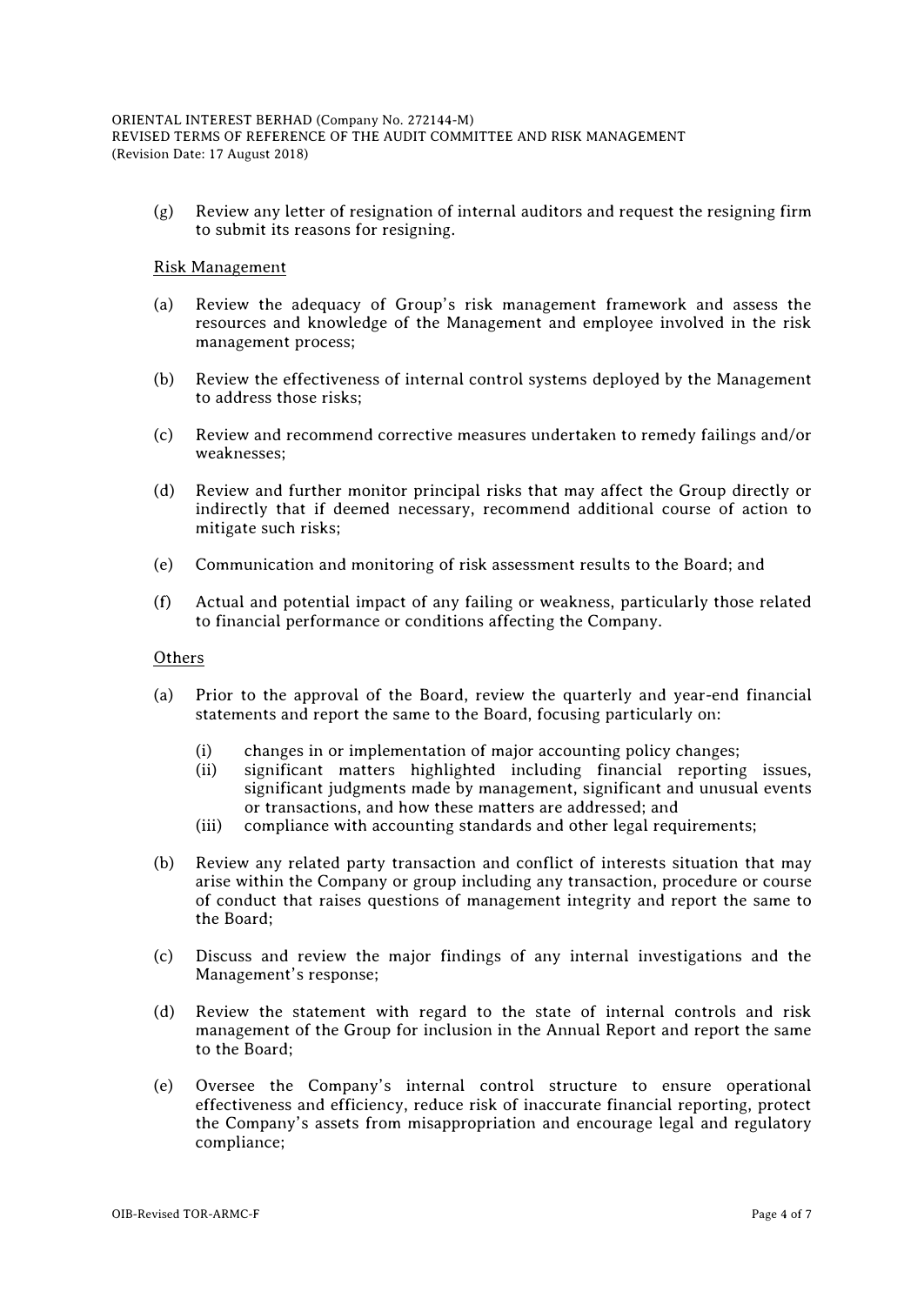ORIENTAL INTEREST BERHAD (Company No. 272144-M) REVISED TERMS OF REFERENCE OF THE AUDIT COMMITTEE AND RISK MANAGEMENT (Revision Date: 17 August 2018)

- (f) Submit recommendations, where necessary, to the Board for approval;
- (g) Perform any other work that it is required or empowered to do by statutory legislation or guidelines as prepared by the relevant government authorities; and
- (h) Consider other topics as defined by the Board.

## 5.0 COMMITTEE MEETINGS

- (a) The minimum number of ARMC meetings to be held in a financial year is 4 meetings. Additional meetings may be called at any time, at the discretion of the Chairman of the ARMC.
- (b) The Managing Director and other appropriate officer(s) may be invited to attend where their presence are considered appropriate as determined by the ARMC Chairman.
- (c) The internal auditors have the right to appear and be heard at any meeting of the ARMC and are recommended to attend each ARMC meeting.
- (d) Upon the request of the internal auditors and/or external auditors, the ARMC Chairman shall also convene a meeting of the ARMC to consider any matter the auditor(s) believes should be brought to the attention of the Board or the shareholders.
- (e) Other Board members, employees of the Company and representatives of the external auditors may attend meetings upon the invitation of the ARMC.
- (f) The ARMC shall meet at least twice a year with the external and internal auditors without the presence of executive Board members and the Management.
- (g) The ARMC shall meet regularly, with due notice of issues to be discussed and shall record its conclusions accordingly.
- (h) The Company Secretary or his/her representative shall be in attendance at each ARMC meeting and record the proceedings of the meeting thereat.
- (i) The quorum for a meeting shall be two members of the ARMC.
- (j) Subject to paragraph (a) above, in appropriate circumstances, the ARMC may deal with matters by way of circular reports and resolutions in lieu of convening a formal meeting. A resolution in writing signed by all members in lieu of convening a formal meeting shall be as valid and effectual as it had been passed at a meeting of the ARMC duly convened and held. Any such resolution may consist of several documents in like form, each signed by one or more members.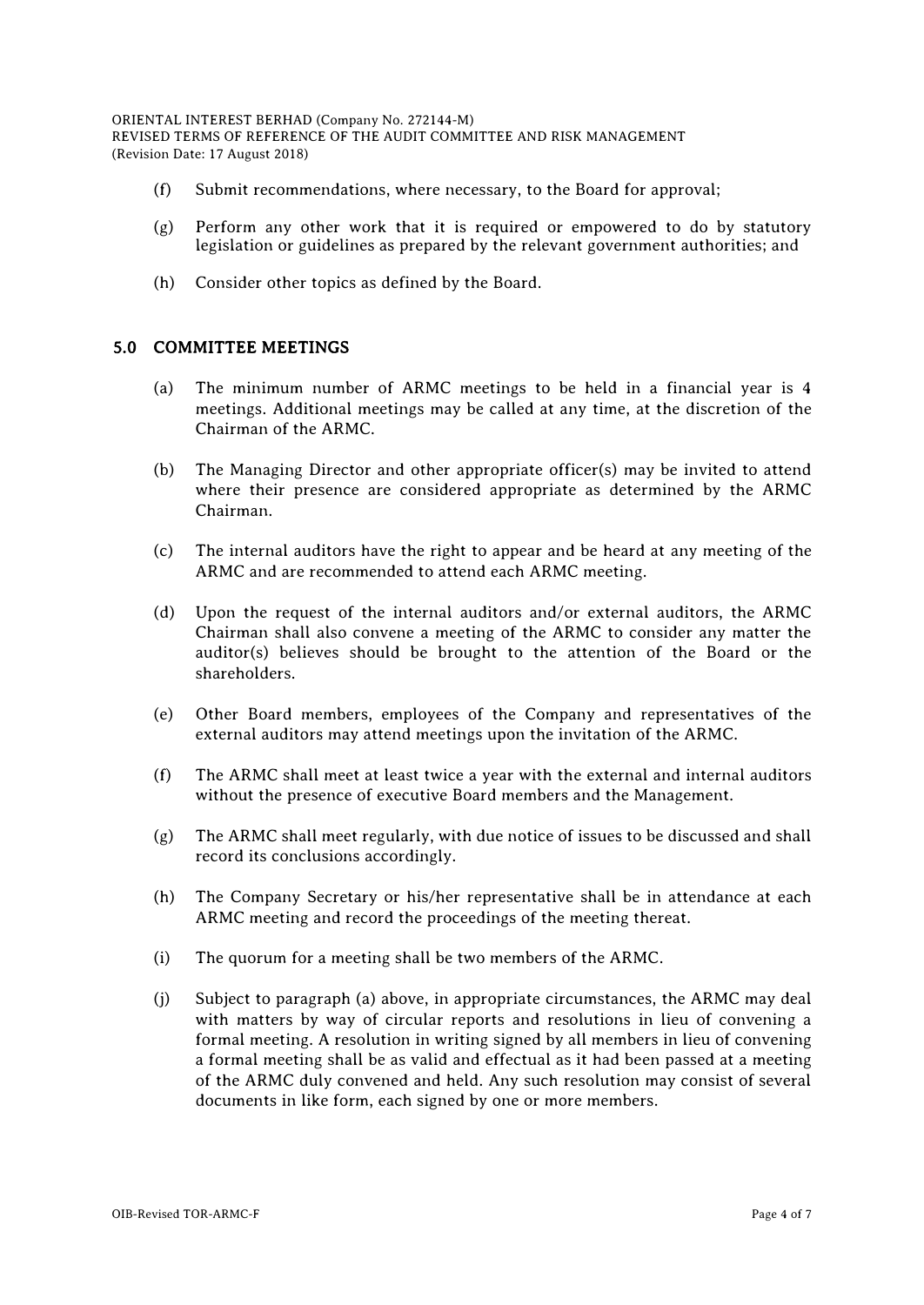ORIENTAL INTEREST BERHAD (Company No. 272144-M) REVISED TERMS OF REFERENCE OF THE AUDIT COMMITTEE AND RISK MANAGEMENT (Revision Date: 17 August 2018)

# 6.0 CHAIRMAN OF THE COMMITTEE

The duties and responsibilities of the Chairman of the ARMC are to

- (a) Steer the ARMC to achieve the goals it sets;
- (b) Consult the Secretary of the Company for guidance on matters related to the ARMC's responsibilities under the applicable rules and regulations, to which they are subject;
- (c) Organise and present the agenda for ARMC meetings based on input from members of the ARMC for discussion on matters raised;
- (d) Provide leadership to the ARMC and ensure proper flow of information to the ARMC by reviewing the adequacy and timing of documentation;
- (e) Ensure that all members are encouraged to play their role in its activities;
- (f) Ensure that consensus is reached on every ARMC resolution and where considered necessary, call for a vote;
- (g) Manage the processes and working of the ARMC and ensure that the ARMC discharges its responsibilities without interference from the Management; and
- (h) Engage on a regular basis with senior management, the internal and external auditors in order to be kept informed of matters affecting the Company.

## 7.0 ARMC MEMBERS

Each ARMC member shall be expected to:

- (a) Provide individual external independent opinions to the fact-finding, analysis and decision making process of the ARMC;
- (b) Consider viewpoints from the other ARMC members in making decisions and recommendation for the best interest of the Board collectively;
- (c) Keep abreast of the latest corporate governance guidelines in relation to the ARMC and the Board as a whole; and
- (d) Continuously seek out best practices in terms of processes utilised by the ARMC, following which these should be discussed with the rest of the ARMC members for possible adoption.

# 8.0 DISCLOSURE

The ARMC is required to prepare an Audit Report at the end of each financial year to be included and published in the Annual Report of the Company. The ARMC Report shall include the following: